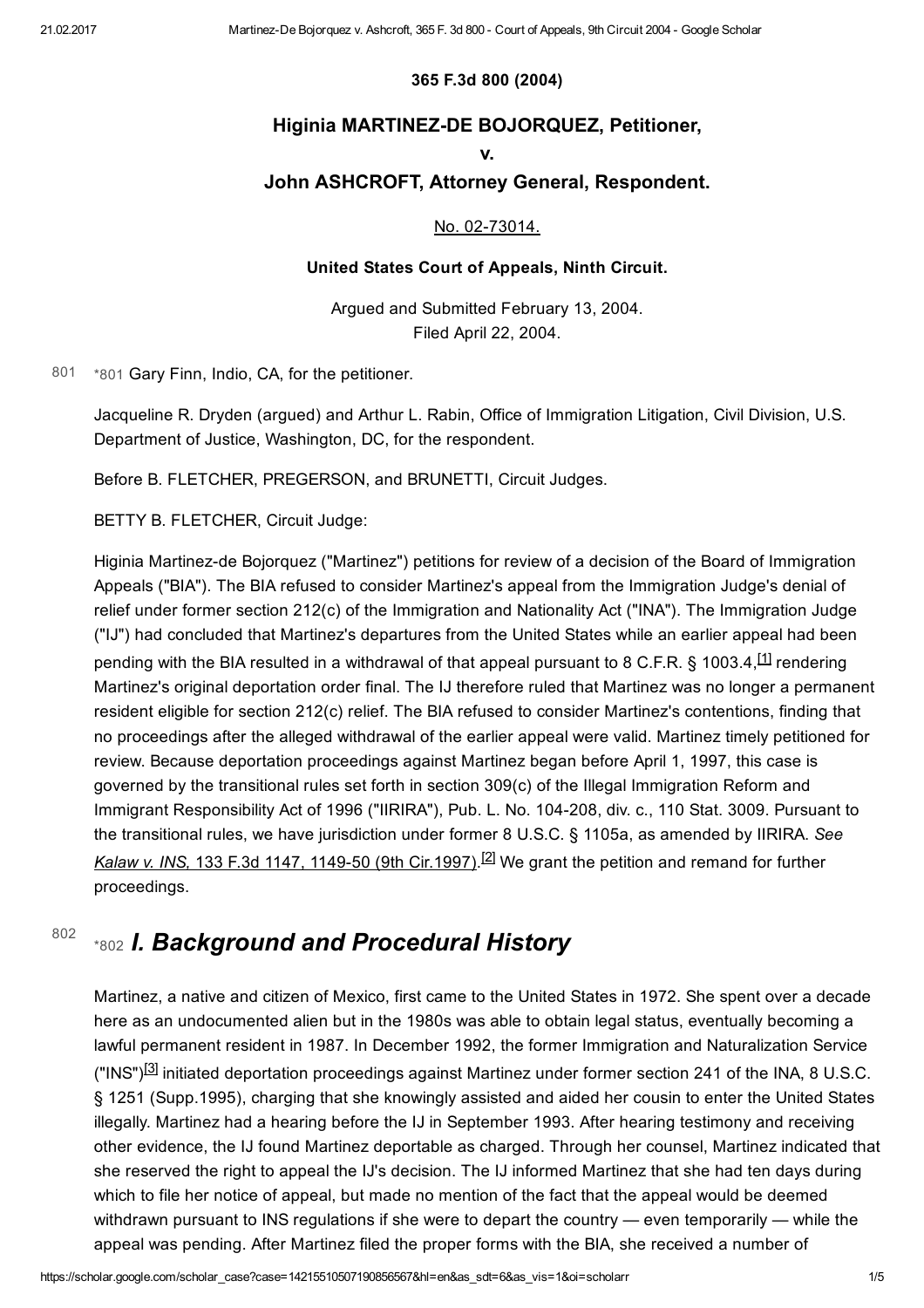### 21.02.2017 Martinez-De Bojorquez v. Ashcroft, 365 F. 3d 800 - Court of Appeals, 9th Circuit 2004 - Google Scholar

notifications informing her that her appeal was pending and setting forth a briefing schedule, but she was again not informed that her departure from the United States would constitute a withdrawal of the appeal.

The BIA did not issue a decision in Martinez's case until four-and-a-half years later, in March 1998. While Martinez's appeal was pending, we issued our decision in *Ortega de Robles v. INS*, 58 F.3d 1355 (9th Cir.1995), which clarified that certain individuals in Martinez's situation were eligible to apply for relief from deportation under former section 212(c) of the INA. Martinez therefore filed a motion with the BIA requesting remand to the IJ so that she could apply for section 212(c) relief. The BIA's decision in 1998 affirmed the IJ's determination that Martinez was deportable but also granted Martinez's motion and remanded the case to the IJ so that Martinez could seek relief from deportation.

<span id="page-1-1"></span>The IJ held a hearing on Martinez's section 212(c) application in May 1998. Martinez presented the relevant documentation and testified on her own behalf, particularly stressing her family ties in the United States, including the fact that her husband was a legal permanent resident and that her children and grandchildren were all United States citizens. Martinez also testified that, other than the smuggling charge for which she was found deportable, she had not had any problems with law enforcement or immigration officials.<sup>[\[4\]](#page-4-3)</sup> Unfortunately for Martinez, however, she also testified that she had been making brief visits to her doctor and her dentist just across the border in Mexico over the past two to three years. Martinez explained that she went to Mexico for these visits because her employer-provided health insurance covered a greater percentage of medical treatment in Mexico than it did in the United States.

After Martinez's testimony, counsel for the INS argued that Martinez was no [\\*803](#page-1-0) longer eligible for section 212(c) relief because her departures to Mexico while her appeal was pending at the BIA constituted a withdrawal of her appeal under 8 C.F.R. § 1003.4.<sup>[\[5\]](#page-4-4)</sup> The IJ noted that this seemed a "very harsh rule," but he asked counsel to brief the issue and continued the hearing to a later date. After the parties had made their submissions, the IJ found that Martinez's departures had indeed constituted a waiver of her appeal with the BIA, which meant that Martinez's original order of deportation had become effective and that Martinez was therefore not eligible for section 212(c) relief because she was no longer a legal permanent resident. The IJ added: [803](#page-1-0)

> <span id="page-1-2"></span><span id="page-1-0"></span>I will just tell you frankly that I have a real intellectual problem with that view of the law. I don't think that a person such as yourself who departed purely for dental work and who was gone no longer than required to accomplish the purpose of your trip, who strayed no farther from the border than a few miles at the most and who was each time lawfully admitted using your green card when you returned to the country that those departures should be such — have such a dire effect. But I'm not empowered under the law to consider the reasonable [sic] or arbitrariness of the regulation.

AR 182-83. The IJ also noted that, but for the application of § 1003.4, he would have been inclined to grant section 212(c) relief as a matter of discretion.

Martinez appealed the IJ's decision to the BIA. The BIA refused to consider her claims, in essence upholding the finding that Martinez's brief departures from the United States had withdrawn the earlier appeal and had rendered the initial deportation order final. Martinez timely petitioned for review.

# II. Discussion

Martinez raises a number of challenges to the application of 8 C.F.R. § 1003.4 to her case. Several of her arguments are foreclosed by our recent decision in Aguilera-Ruiz v. Ashcroft, 348 F.3d 835 (9th Cir.2003), where we held that § 1003.4 does not provide an exception for "brief, casual, and innocent" departures from the United States — as is the case in other contexts of immigration law — and that the Attorney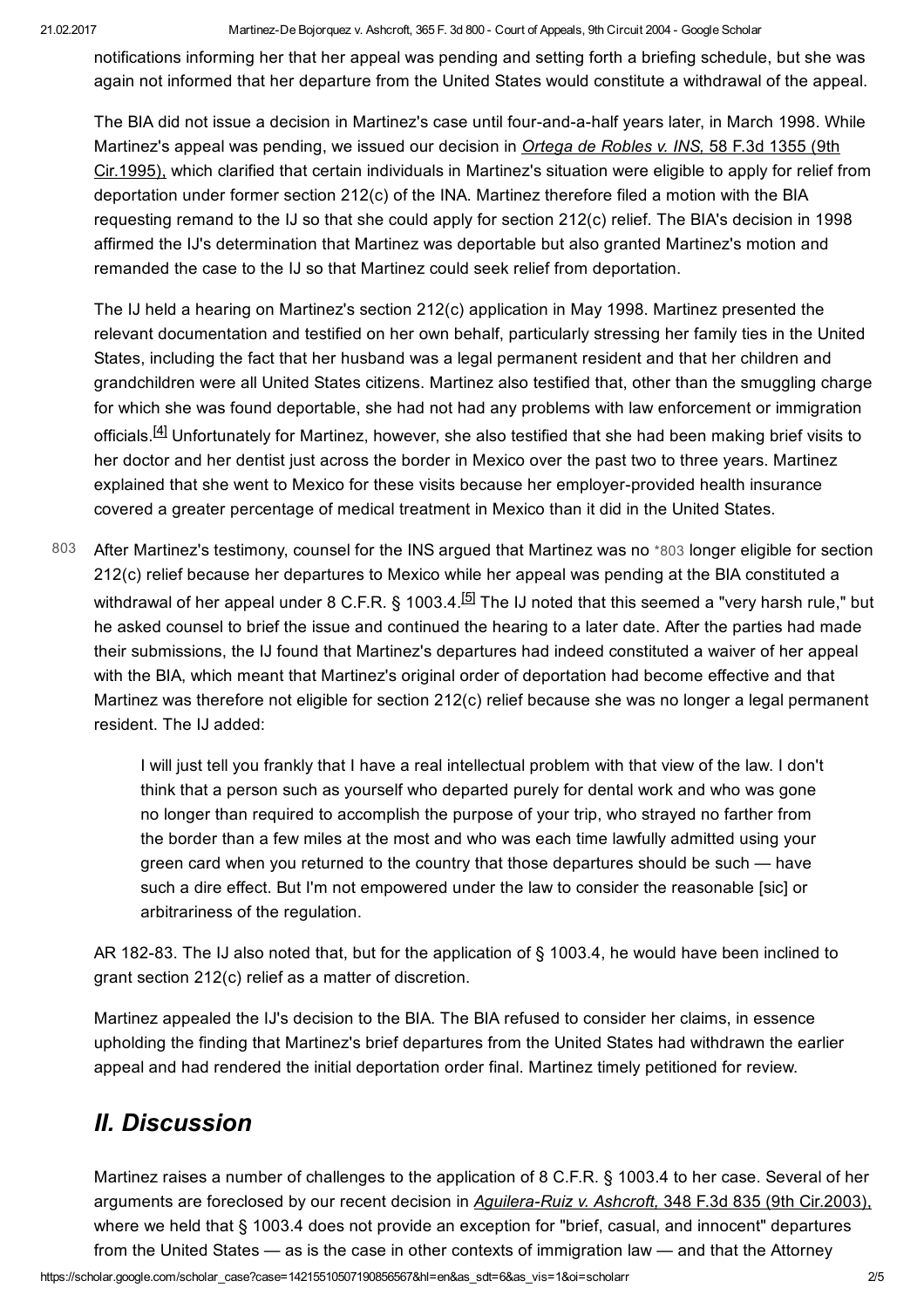General had statutory authority to enact § 1003.4. Unlike the petitioner in Aguilera-Ruiz, however, Martinez also raises constitutional arguments against the application of § 1003.4. In particular, she argues that applying § 1003.4 in the circumstances of her case constitutes a violation of due process because she was not given any notice of the drastic consequences that even a brief departure from the United States would have on her proceedings. We agree with Martinez that her due process rights were violated and therefore grant the petition.<sup>[\[6\]](#page-4-5)</sup>

[804](#page-2-0)

<span id="page-2-2"></span><span id="page-2-0"></span>It is well-established that aliens facing deportation are entitled to due process under the Fifth Amendment to the United States Constitution. See Landon v. Plasencia, 459 U.S. 21, 32-33, 103 S.Ct. 321, 74 L.Ed.2d 21 (1982); Dobrota v. INS, 311 F.3d 1206, 1210 (9th Cir.2002). The [\\*804](#page-2-0) protections of the Due Process Clause extend to the ability of aliens to seek review of deportation orders entered by immigration judges with the BIA. See Singh v. Ashcroft, 362 F.3d 1164, 1168-70 (9th Cir.2004); Vargas-Garcia v. INS, 287 F.3d 882, 884-85 (9th Cir.2002); Castillo-Manzanarez v. INS, 65 F.3d 793, 795-96 (9th Cir.1995); Padilla-Agustin v. INS, 21 F.3d 970, 977 (9th Cir.1994), overruled on other grounds by Stone v. INS, 514 U.S. 386, 115 S.Ct. 1537, 131 L.Ed.2d 465 (1995). In prior cases, we have found a due process violation when the BIA failed to inform aliens appealing adverse decisions by immigration judges about certain requirements they must meet when filing their appeal. See Vargas-Garcia, 287 F.3d at 884-86; Castillo-Manzanarez, 65 F.3d at 795-96; Padilla-Agustin, 21 F.3d at 977; see also Toquero v. INS, 956 F.2d 193, 196-97 (9th Cir.1992) (finding no due process violation because alien had received sufficient notice through other means). In Padilla-Agustin and the cases that followed it, we examined situations in which the BIA had summarily dismissed appeals by aliens on the grounds that their notices of appeal had not been sufficiently specific as required by INS requlations and BIA precedents. See Padilla-Agustin, 21 F.3d at 974-77. We held that the "concatenation" of factors — including the confusing nature of BIA forms and the failure by the BIA to give any advance warning before it dismissed an appeal — resulted in a violation of due process. Id. at 977; see also Castillo-Manzanarez, 65 F.3d at 796.

We find the situation presented in this case analogous to that addressed by Padilla-Agustin and its progeny. Martinez has been a lawful permanent resident of this country since 1987. At her deportation hearing, she was informed of her right to appeal, but she was not told that, by virtue of § 1003.4, her appeal would be deemed waived if she left the country for even a few minutes. Martinez was allowed to keep her "green card," which identified her as a legal permanent resident eligible to freely travel to and from this country. When she filed her appeal with the BIA, Martinez received a number of notifications regarding the process, but at no time was she told that her appeal would be forfeit if she went to Mexico even briefly. The BIA then took four-and-a-half years to decide her appeal, a substantial amount of time during which it is not unreasonable for a legal permanent resident to have to travel outside the country. Finally, as far we can discern from the record, Martinez's absences were all very short — not longer than two days — and involved trips only a few miles from the border. We hold that the "concatenation" of circumstances in this case, but particularly the undisputed fact that Martinez was never warned about the severe consequences that even a brief departure from the United States would have on her case, constitute a violation of due process. See Walters v. Reno, 145 F.3d 1032, 1042 (9th Cir.1998) (finding that "a confluence of factors" rendered the notices involved in that case constitutionally inadequate).  $\Box$ 

<span id="page-2-1"></span>[\\*805](#page-2-1) Our conclusion is the same when we analyze Martinez's due process claim under the test set out by the Supreme Court in Mathews v. Eldridge, 424 U.S. 319, 335, 96 S.Ct. 893, 47 L.Ed.2d 18 (1976). In Mathews, the Court detailed the factors to be considered when a claim is raised that an administrative procedure which affects private interests denies due process. Those factors are: [805](#page-2-1)

> <span id="page-2-3"></span>First, the private interest that will be affected by the official action; second, the risk of an erroneous deprivation of such interest through the procedures used, and the probable value, if any, of additional or substitute procedural safeguards; and finally, the Government's interest,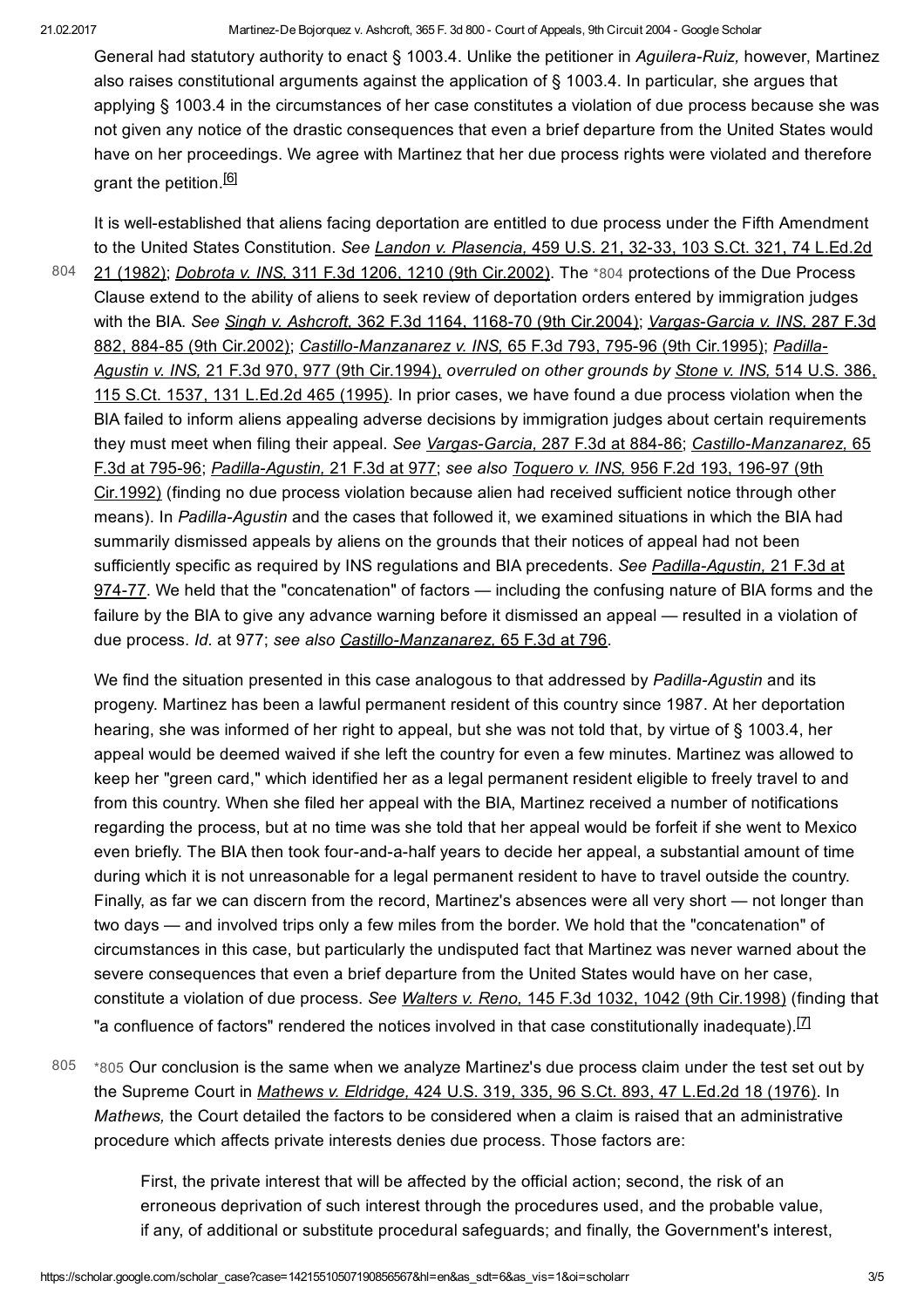including the function involved and the fiscal and administrative burdens that the additional or substitute procedural requirement would entail.

Id. at 335, 96 S.Ct. 893. As to the first Mathews factor, we have previously noted that "the private liberty interests involved in deportation proceedings are among the most substantial." Padilla-Agustin, 21 F.3d at 974. Indeed, we noted in Padilla-Agustin that "[i]ssues of exceeding importance — even life and death importance — may turn on an appeal to the BIA." Id. at 976; see also Bridges v. Wixon, 326 U.S. 135, 154, 65 S.Ct. 1443, 89 L.Ed. 2103 (1945) ("Though deportation is not technically a criminal proceeding, it visits a great hardship on the individual and deprives him of the right to stay and live and work in this land of freedom."). Regarding the second Mathews factor, the risk of erroneous deprivation of the private interest, it is clear that the forfeiture of the right to appeal will increase the risk of error since it will deprive the alien of review by both the BIA and this Court. See Padilla-Agustin, 21 F.3d at 977. Indeed, this case illustrates the risk of error when an appeal is deemed waived: Martinez was found to be eligible for relief from deportation during her appeal and — but for the application of  $\S$  1003.4 — she would likely have been granted that relief. Moreover, we find that an appropriate warning to the alien about the consequences of even brief departures from the United States while an appeal is pending will have significant value as a procedural safeguard to ensure aliens are not deprived of their appeal rights unknowingly and arbitrarily.

Finally, the additional burden imposed on the government in having to provide a warning regarding the effect of 8 C.F.R. § 1003.4 is not substantial. While we do not decide what type of warning would be appropriate under the circumstances because it is clear from the record that no notice was given to Martinez, we are confident that providing notice to a person such as Martinez would result in minimal cost to the government. Providing such notice, however, would go a long way in remedying the inequities that the application of 8 C.F.R. § 1003.4 can cause.

<span id="page-3-1"></span>In sum, all of the Mathews factors weigh in favor of a finding that due process requires that some form of notice be given directly to individuals in Martinez's circumstances before their appeals are deemed waived pursuant to 8 C.F.R. § 1003.4 when they briefly leave the United States.<sup>[\[8\]](#page-4-7)</sup>

<span id="page-3-2"></span><span id="page-3-0"></span>[\\*806](#page-3-0) When an alien raises a due process challenge to his or her deportation proceedings, we generally require a showing of prejudice from the constitutional violation. See Ortiz v. INS, 179 F.3d 1148, 1153 (9th Cir.1999).<sup>[\[9\]](#page-4-8)</sup> In order to show prejudice as a result of a constitutional violation, a petitioner must show that the inadequate procedures occurred "in a manner so as potentially to affect the outcome of the proceedings." Hartooni v. INS, 21 F.3d 336, 340 (9th Cir.1994). We find that Martinez has made that showing: had she been warned about the consequences that departing the country would have on her appeal with the BIA, we find it likely that she would have refrained from traveling to Mexico while the appeal was pending. And, had she not left the United States and triggered the application of 8 C.F.R. § 1003.4, she almost certainly would have received relief under section 212(c) as a matter of discretion, something that the IJ stated explicitly during the 1998 hearing. [806](#page-3-0)

# III. Conclusion

We hold that, under the circumstances of this case, the application of 8 C.F.R. § 1003.4 without any notice whatsoever constituted a violation of due process. We therefore find that Martinez's original appeal to the BIA was not withdrawn pursuant to the regulation and that the IJ erred in finding that Martinez was not eligible for section 212(c) relief because she was no longer a legal permanent resident. We remand to the BIA for further proceedings consistent with this opinion.

PETITION GRANTED; REMANDED.